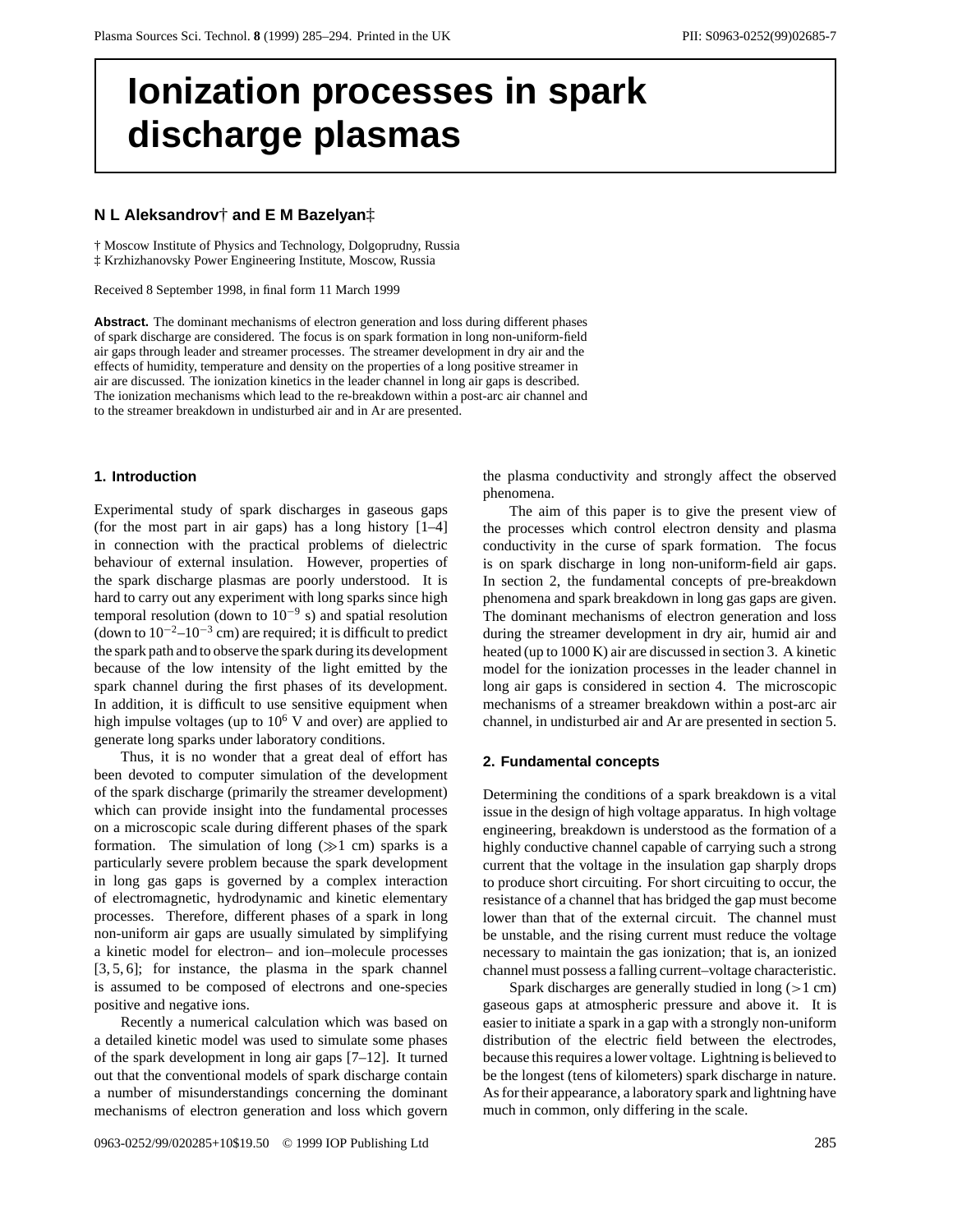#### N L Aleksandrov and E M Bazelyan

In a non-uniform-electric-field gap, only in the vicinity of the small radius electrode is the external field sufficiently strong in order to ionize the gas. Therefore, the plasma channel can bridge the gap only due to the propagation of an ionizing wave which should be generated in the region of strong external field in the vicinity of the small radius electrode. Owing to high conductivity of the plasma channel, the initial potential can attach itself to the ionizing front, thus enhancing the local electric field. This is why an ionizing wave is able to propagate through a weak external field in the gap.

A classic example of the propagation of an ionizing wave in a gaseous gap is the streamer process. The foundation for a streamer theory was laid by the work of Loeb, Meek and Raether [1–3] in the 1940s. Later investigations provided much experimental and theoretical evidence that considerably changed some estimates and even fundamental concepts, but the basic ideology of this theory remained as before [4].

A streamer is a narrow plasma channel which can develop from an electrode of large curvature and propagate in low electric fields by reproducing high field at the streamer head. Ionization processes (electron impact ionization of neutral particles) take place only in this region, whereas the plasma in the streamer channel is in a decay regime. The reduced electric field  $E/N$  (*N* is the gas number density) is believed to range up to  $10^3$  Td (1 townsend (Td) is  $10^{-17}$  V cm<sup>2</sup>) at the streamer head and to be around 20 Td in the channel. Streamers can be as great as 1–10 m in length and electron density in the streamer channel is assumed to lie in the range  $10^{14}$ – $10^{15}$  cm<sup>-3</sup>. During the streamer propagation the electron temperature  $T_e$  in the streamer channel rises to around 1 eV whereas the gas temperature *T* does not change.

After bridging a gaseous gap the streamer channel can spontaneously decay or transform into an arc. The latter case is referred to as a streamer breakdown. For a streamer breakdown to be developed in air or other molecular gases the gas temperature in the streamer channel after bridging the gap must rise to a high magnitude (5000–6000 K for air). In addition, the streamer channel must be heated for a short period of time when the plasma has no time to decay through electron attachment or electron–ion recombination. In air under standard conditions, the lifetime of the plasma lies in the sub-microsecond range; therefore, a streamer breakdown in air is a unique phenomenon requiring special conditions. However, a streamer breakdown can be easily observed in atomic gases [4] in which the plasma decay is much slower than that in molecular gases.

Breakdown in air gaps tens of metres long develops for hundreds of microseconds, whereas a lightning channel forms for a period of time up to 10 ms. Over these periods of time, the plasma in the channel, being in a weak electric field, can be maintained only due to gas heating. This is not the case during the streamer propagation. The process of the formation and propagation of the high-temperature channel is referred to as a leader process. This was discovered in the 1930s by Schonland [13] during the observation of lightning discharge. Several years later, Allibone in the UK [14] and Stekolnikov in Russia [15] independently confirmed the leader nature of a long laboratory spark. The present

286

view of the leader process was gained by Komelkov in 1947–1950 [16] who experimentally showed that the leader development is accompanied by repeated streamer outburst from the channel front end known as leader head. The streamer velocity is one to three orders of magnitude higher than the leader velocity. The total streamer current provides the leader channel with power, heats it and maintains the plasma conductivity at a sufficiently high level. At every instant the streamer zone of the leader usually contains a great number (up to  $10^4 - 10^5$  in air) of streamers.

# **3. Streamer process**

There is a strong interplay between kinetic processes at the streamer head and those in the streamer channel. Electronimpact processes (ionization, excitation and dissociation of molecules) in a high electric field at the streamer head provide the channel with charged particles, excited molecules and atoms. The rate of the plasma decay at a low field in the channel depends both on the electron density  $n_e$  and on the densities of atoms and excited molecules which can cause electron detachment from negative ions. In turn, electron density in the streamer channel and the channel conductivity affect the electric potential at the streamer head and therefore the rate of electron-impact processes in this region.

# **3.1. The streamer in long air gaps under standard conditions**

In long air gaps, electron-impact processes at the streamer head are sufficiently well studied; the processes of electron loss and generation in the channel are less well understood. It is usually believed that the loss of electrons in the streamer channel in air is dominated by three-body attachment [3, 5, 6]

$$
e + O_2 + M \rightarrow O_2^- + M
$$
  $k = k(E/N, T, M)$  (1)

where  $M = O_2$  in dry air and  $M = O_2$  and  $H_2O$  in humid air. Sometimes dissociative recombination with simple molecular ions  $(O_2^+, N_2^+)$ 

$$
e + AB^{+} \rightarrow A + B \tag{2}
$$

is also considered.

There is reason to think that such simple models of the kinetic processes in the channel can fail to explain a number of the observations. Therefore, it is of interest to simulate the properties of a long streamer in air by taking into account a detailed kinetic model at the cost of a decrease in the model dimensionality. This approach was applied to study a long streamer in air gaps using a 1.5D simulation under the assumption that the radius of the streamer channel is fixed [7, 17] or taking into account the ionization expansion of the streamer channel in an approximate way [7, 8].

Based on a detailed kinetic plasma model, the 1.5D calculation showed that under standard conditions (i) the positive-ion composition changes during the streamer development and (ii) the loss of electrons in the channel is initially governed by dissociative recombination (process (2)) with complex ions. Process (1) becomes important only when the streamer conductivity decreases by more than a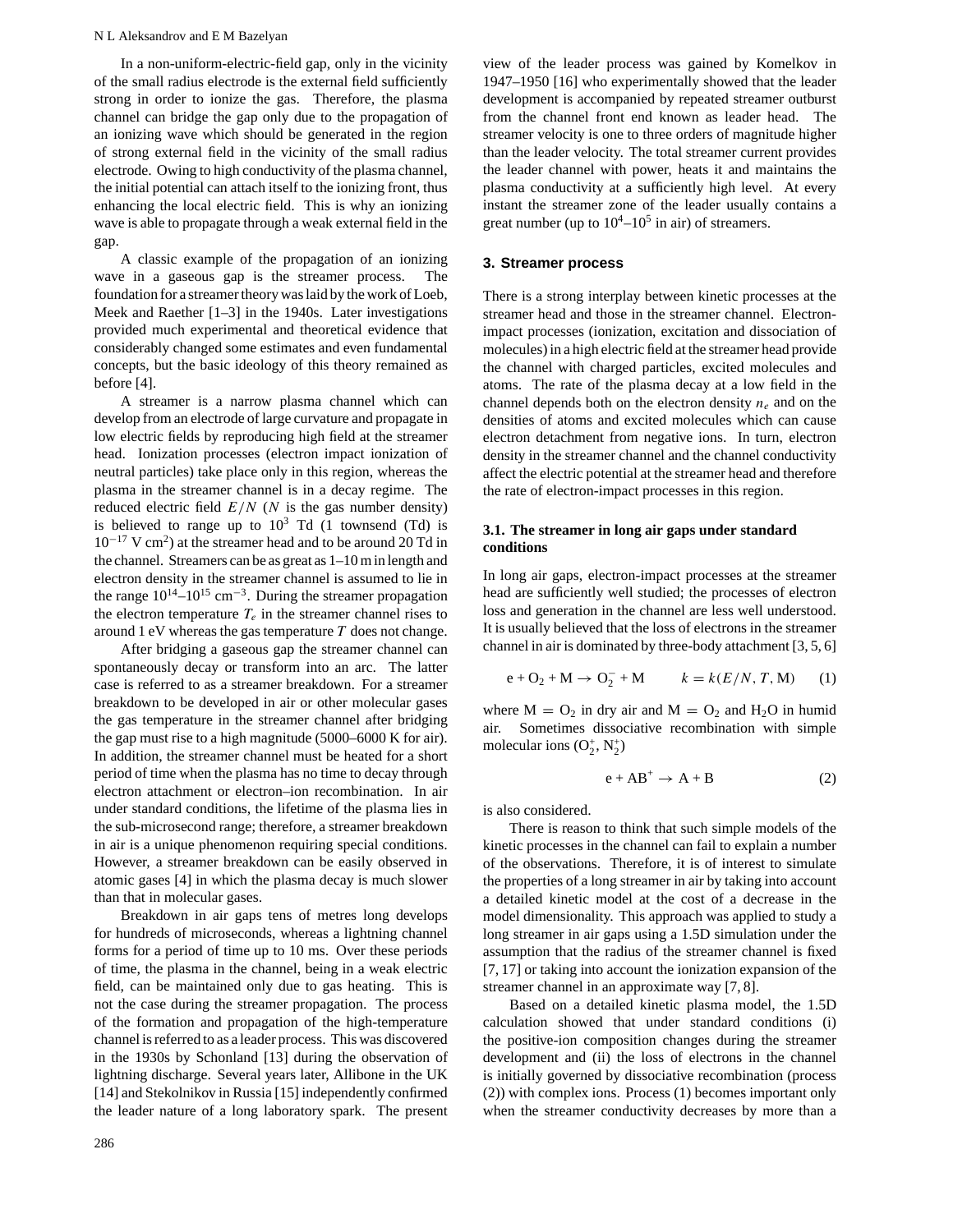

**Figure 1.** The evolution in time of densities of electrons,  $O_2^+$ ,  $O_4^+$ ,  $N_2^+$  and  $N_4^+$  in the positive-streamer plasma at a distance of 5.1 cm from the anode. The initial conditions used are a spherical anode of radius  $R_a = 1$  cm, the applied voltage  $U = 100$  kV and the channel radius  $r_c = 0.03$  cm.

factor of ten. Figure 1 shows the time evolution of densities of electrons and positive ions in the streamer plasma [7]. The dominant species of positive ions in the streamer channel in dry air are changed in time according to the following schema

$$
N_2^+\rightarrow N_4^+\rightarrow O_2^+\rightarrow O_4^+.
$$

The  $N_2^+$  ion produced by electron impact ionization at the streamer head rapidly reacts with  $N_2$  in the three-body reaction

$$
N_2^+ + N_2 + M \to N_4^+ + M
$$
  

$$
k = 5 \times 10^{-29} \times [300/T \text{ (K)}]^2 \text{ cm}^6 \text{ s}^{-1}
$$
 (3)

then the  $O_2^+$  ion is formed in the charge exchange reaction

$$
N_4^+ + O_2 \to 2N_2 + O_2^+ \qquad k = 2.5 \times 10^{-10} \text{ cm}^3 \text{ s}^{-1} \tag{4}
$$

and it is removed in the three-body reaction

$$
O_2^+ + O_2 + M \to O_4^+ + M
$$
  

$$
k = 2.4 \times 10^{-30} \times [300/T \text{ (K)}]^3 \text{ cm}^6 \text{ s}^{-1}. \tag{5}
$$

Ion–molecule reactions changing the ionic species result in a marked variation in the average rate of the electron–ion recombination. The characteristic time of the ion–molecule reactions and that of electron loss in the streamer channel are of the same order. Therefore, there is reason to think that simplifying the positive-ion kinetics can result in large errors in the calculation not only of the composition of streamer plasma but also of the common streamer properties, namely the velocity of propagation, the conductivity and the limiting streamer length.

Under these conditions the electron density initially decreases by a factor of ten through the dissociative recombination with  $O_4^+$  ions

$$
e+O_4^+\rightarrow\,2O_2
$$



**Figure 2.** The rate coefficients for electron recombination with  $O_2^+$ [18],  $N_2^+$  [18],  $O_4^+$  [18] and  $H_3O^+(H_2O)_3$  [19] versus electron temperature.

$$
k = 4.2 \times 10^{-6} \times [300/T_e \text{ (K)}]^{0.48} \text{ cm}^3 \text{ s}^{-1}
$$
 (6)

with a rate which is approximately ten times that for simple ions  $(N_2^+, O_2^+)$  [18, 19] (see figure 2). Process (1) becomes important only about 100 ns later when the electron density falls by a factor of tens. Thus, the considered simulation shows that process (6) rather than (1) dominates during the first and more important phase of the plasma decay when the discharge energy supply changes drastically.

In long non-uniform air gaps under standard conditions, the simulation [7, 8] including ion–molecule reactions with cluster ions and ionization expansion of the streamer channel agrees well with the available experimental values of the total anode current, the streamer length and the average electric field in the streamer channel. For instance, the simulation of the streamer started from a spherical anode of radius  $R_a$  = 12*.*5 cm with the initial electric field of 40 kV cm−<sup>1</sup> near the anode gave the value of the amplitude of the total anode current which differs by only about 10% from the measured magnitude (10 A [2, 20]). The calculated magnitude of the streamer length was 70 cm, which is also in good agreement with the result of the measurement [21] yielding 65 cm. The calculated average magnitude of the electric field in the streamer channel was about 5.3–5.4 kV cm−<sup>1</sup> for a streamer of greater than 50 cm in length. This agrees well with numerous measurements of the average electric field in a streamer channel after bridging long air gaps at atmospheric pressure, which yield about 5 kV cm<sup>-1</sup> [1, 2, 4, 22]. It should be noted that the agreement between the theory and the experiments for the above mentioned parameters cannot be obtained if the processes of cluster ions are not considered.

## **3.2. The effect of humidity**

It has been found in experiments that the humidity retards the development of a streamer in air [1–3]. This reduces its limiting length and the total charge injected into a gap through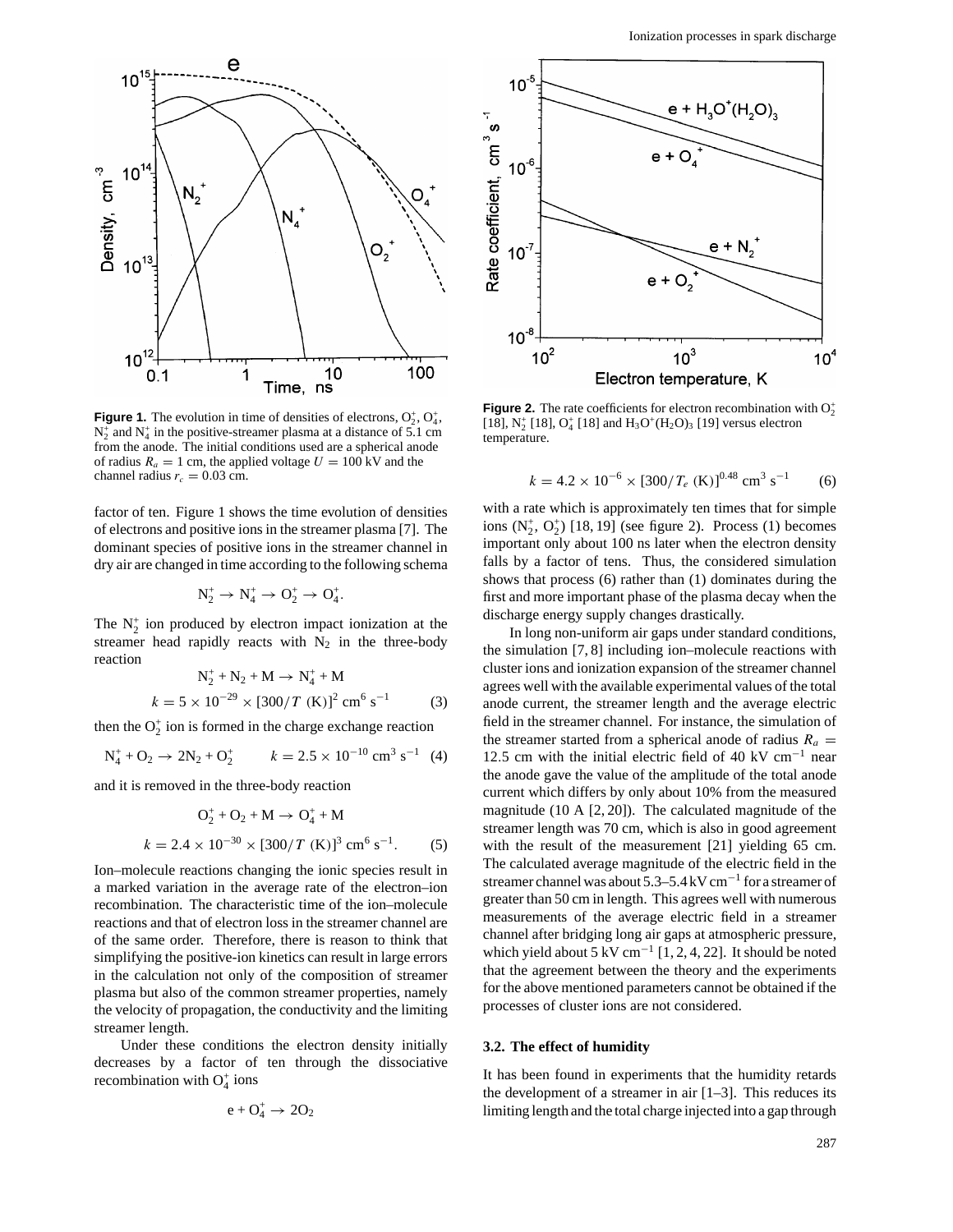

**Figure 3.** The evolution in time of  $n_e$  and rates of electron-loss processes in the streamer channel in humid air at a distance of 5.7 cm from the anode. The curves correspond to  $R_a = 1$  cm,  $U = 115$  kV,  $p_w = 15$  mbar and  $r_c = 0.03$  cm.

the streamer channels. In this case the average electric field required for bridging the gap increases.

It is generally accepted [3, 23] that the main mechanism responsible for this effect is an increase in the rate of process (1) in humid air which is assumed to dominate the loss of electrons in the streamer channel. The rate of three-body electron attachment to  $O_2$  for  $M = H_2O$  is about ten times greater than for  $M = O_2$  [24, 25]. It has been also proposed that the effect of humidity is due to decreasing rate of electron detachment from negative ions; a possible reason is clustering the negative ions [3] or quenching the metastable states of  $O_2$ in collisions with  $H_2O$ 

$$
O_2(a^1 \Delta_g) + H_2O \to O_2 + H_2O \qquad k = 5.6 \times 10^{-18} \text{ cm}^3 \text{ s}^{-1}
$$
  
(7)

which play an important role in electron detachment from negative ions through the process [26]

$$
O_2^- + O_2(a^1 \Delta_g) \to e + 2O_2 \qquad k = 2 \times 10^{-10} \text{ cm}^3 \text{ s}^{-1} \tag{8}
$$

The 1.5D simulation was used to explain the effect of humidity on the properties of a positive streamer in long air gaps [27]. Figure 3 shows the time evolution of the electron density and the rates of the dominant electron-loss processes in the streamer channel at a partial water vapour pressure  $p_w = 15$  mbar. Figure 4 shows the evolution in time of the composition of positive ions under considered conditions. In humid air, the ion clustering reaction

$$
O_2^+ + H_2O + M \to O_2^+ + H_2O + M
$$
  

$$
k = 2.6 \times 10^{-28} \text{ cm}^6 \text{ s}^{-1} \text{ (}p \sim 1 \text{ torr)} \text{ (9)}
$$

is competitive to reaction (5) and the species of positive ions in the streamer channel change in time in the following way

$$
N_2^+ \to N_4^+ \to O_2^+ \to O_2^+ H_2 O \to H_3 O^+ \to H_3 O^+ H_2 O \to H_3 O^+ (H_2 O)_2 \to H_3 O^+ (H_2 O)_3.
$$

Conversion to a hydronium ion or its hydrate occurs via

$$
O_2^+H_2O+H_2O\rightarrow\,H_3O^++OH+O_2
$$



**Figure 4.** The evolution in time of densities of the dominant species of positive ions in the streamer channel in humid air at  $p_w = 30$  mbar. The curves correspond to  $R_a = 1$  cm,  $U = 125$  kV and  $r_c = 0.1$  cm.

$$
k = 3 \times 10^{-10} \text{ cm}^3 \text{ s}^{-1} \tag{10}
$$

and

$$
H_3O^+(H_2O)_n + H_2O + M \to H_3O^+(H_2O)_{n+1} + M
$$
  

$$
k = 3 \times 10^{-27} \text{ cm}^6 \text{ s}^{-1} (p \sim 1 \text{ torr}).
$$
 (11)

Under these conditions the loss of electrons is mainly governed by the dissociative recombination with an  $H_3O^+(H_2O)_3$  ion

$$
e + H_3O^+(H_2O)_3 \to H + 4H_2O
$$
  

$$
k = 6.5 \times 10^{-6} \times [300/T_e \text{ (K)}]^{0.5} \text{ cm}^3 \text{ s}^{-1}. \tag{12}
$$

The rate of electron recombination with  $H_3O^+(H_2O)_3$  ions is greater than that with  $O_4^+$  ions [18, 19] (see figure 2). The acceleration of the plasma decay in the humid air decreases the conductivity of the streamer channel and as a consequence the electric field at the streamer head is reduced. Therefore, the averaged electric field required for bridging the gap increases with increasing humidity. The calculated humidity dependence of this electric field agrees qualitatively with the available observations [23].

The rate of three-body electron attachment to  $O_2$ molecule also increases with humidity. However, this process becomes important only when the density of electrons in the channel falls by a factor of ten, as shown in figure 3. Similarly, electron detachment from negative ions can be neglected in humid air because of a low density of negative ions in the streamer plasma.

The considered effect becomes even more pronounced for streamers in flue gases which contain a great percentage  $(10-20%)$  of H<sub>2</sub>O. This is important for impulsed positive corona discharges which are actively studied in connection with their use for flue gas cleaning from toxic components ( $NO_x$  and  $SO_2$ ) [28].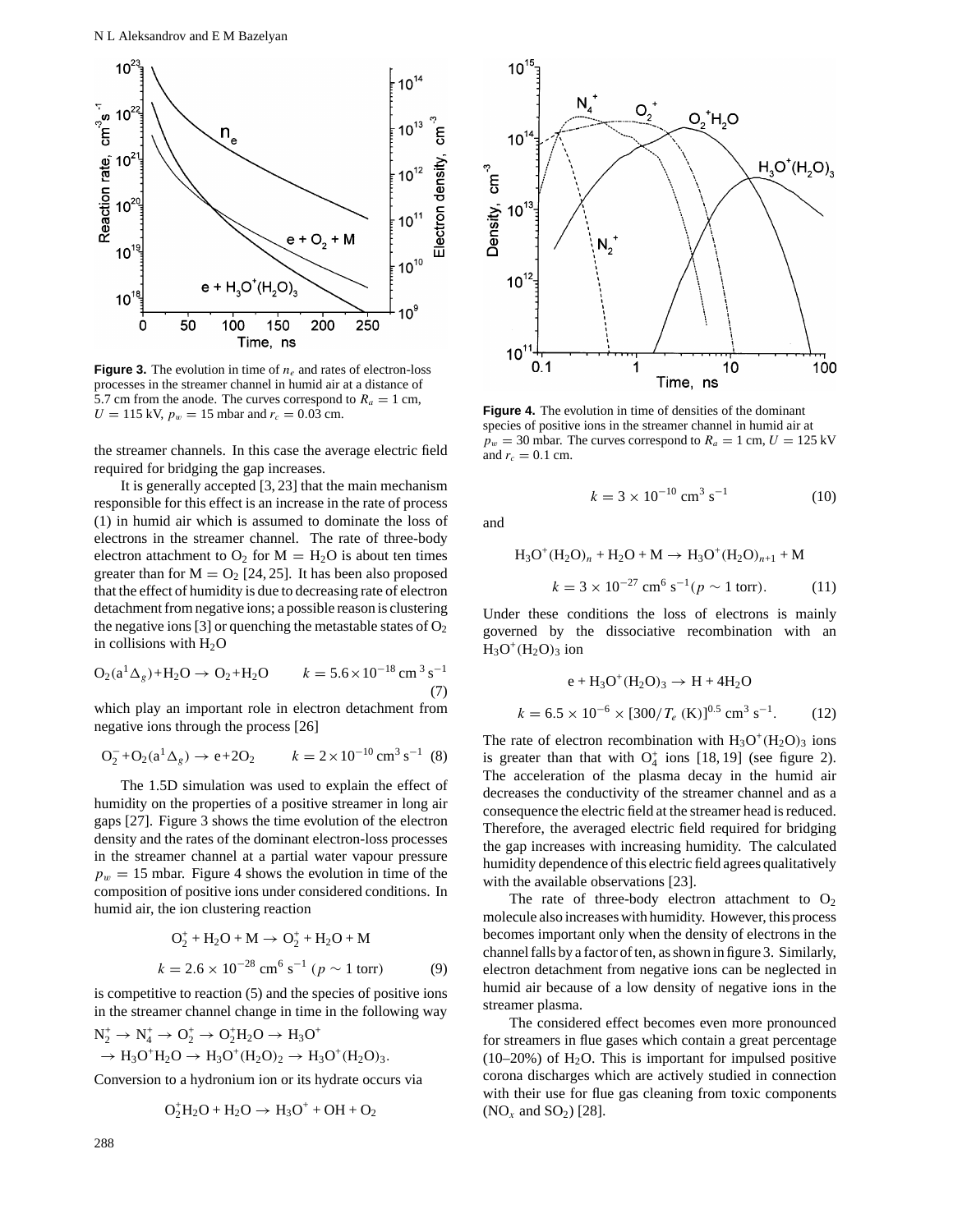#### **3.3. Temperature and density effects**

A study of the effects of temperature and density on the properties of a long streamer in air, besides its practical significance, provides insight into the mechanism of the streamer-to-leader transition. The mechanism of the transition from a cold streamer to the hot leader is still under discussion. It is clear that the plasma channel is finally heated to temperatures high enough for fast thermal ionization even in a weak electric field. A basic problem is to understand why during gas heating the streamer plasma does not disappear for a period of electron attachment and recombination in air under standard conditions.

Today it is generally accepted that the main mechanism responsible for maintaining the conductivity of streamers and starting the formation of a leader in air consists of thermal electron detachment from negative ions [3, 5, 6, 29]. According to this hypothesis the electron detachment compensates the losses of electron attachment and the streamer channel is conductive for a period of  $1-10 \mu s$ , provided that the gas temperature within the channel is raised above a critical value of 1000–2000 K.

It was observed experimentally [30] that the conductivity of the positive-streamer channel in atmospheric-pressure air increases by a factor of  $10<sup>5</sup>$  when the gas temperature grows from 290 K to 900 K. The density effect at room temperature was less pronounced than the total temperature effect was. The observed phenomena were explained by accelerating electron detachment from negative ions with increasing gas temperature.

In order to reveal the general discharge mechanism it is important to identify separately the density effect and the specific temperature effect, both of which contribute to the total temperature effect on the streamer properties at constant gas pressure. The specific temperature effect can be due to the temperature-dependence of the rates of collisional processes, such as electron detachment; the density effect can result from a difference between the density-dependence for the rates of two-body processes and that for the rates of three-body processes.

A 1.5D simulation [9] based on a detailed charge-particle kinetic model was used to study the temperature and density effects on the properties of a long positive streamer under conditions of the experiment [30]. The results of this calculation qualitatively confirmed with the measurements of electric fields in the bridging gap and oscillograms of the charge transferred through the streamer to the cathode at different gas temperatures and densities. However, the explanation of the temperature effect which followed from the simulation differs from that which was suggested previously.

Figure 5 shows the temporal evolution of electron density and rate for each specific process of electron loss/generation in the streamer plasma. As mentioned above, under standard conditions, the electron density initially decreases by a factor of hundred through process (6). Process (1) becomes important only about 100 ns later.

A decrease in the gas density at room temperature decelerates three-body reactions with respect to two-body reactions. This slows down the plasma decay through electron attachment (process (1)) and, what is more important, changes the positive-ion composition in the



**Figure 5.** The evolution in time of  $n_e$  and frequency of each electron loss/generation processes in the streamer channel in dry air: (a) standard conditions,  $p = 1$  bar and  $T = 300$  K; (b) reduced density,  $p = 0.33$  bar and  $T = 300$  K and (c) reduced density,  $p = 1$  bar and  $T = 900$  K. The processes are: curve A, recombination with cluster ions  $(O_4^+$  and  $N_4^+$ ); curve B, recombination with simple ions ( $O_2^+$  and  $N_2^+$ ); curve C, three-body attachment to  $O_2$ ; and curve D, electron detachment from  $O_2^-$ . The curves correspond to a 20 cm sphere-plane gap with  $R_a = 1$  cm,  $r_c = 0.03$  cm and  $U = 104$  kV under standard conditions. At reduced gas density the voltage was changed to retain constant the ratio *E/N*.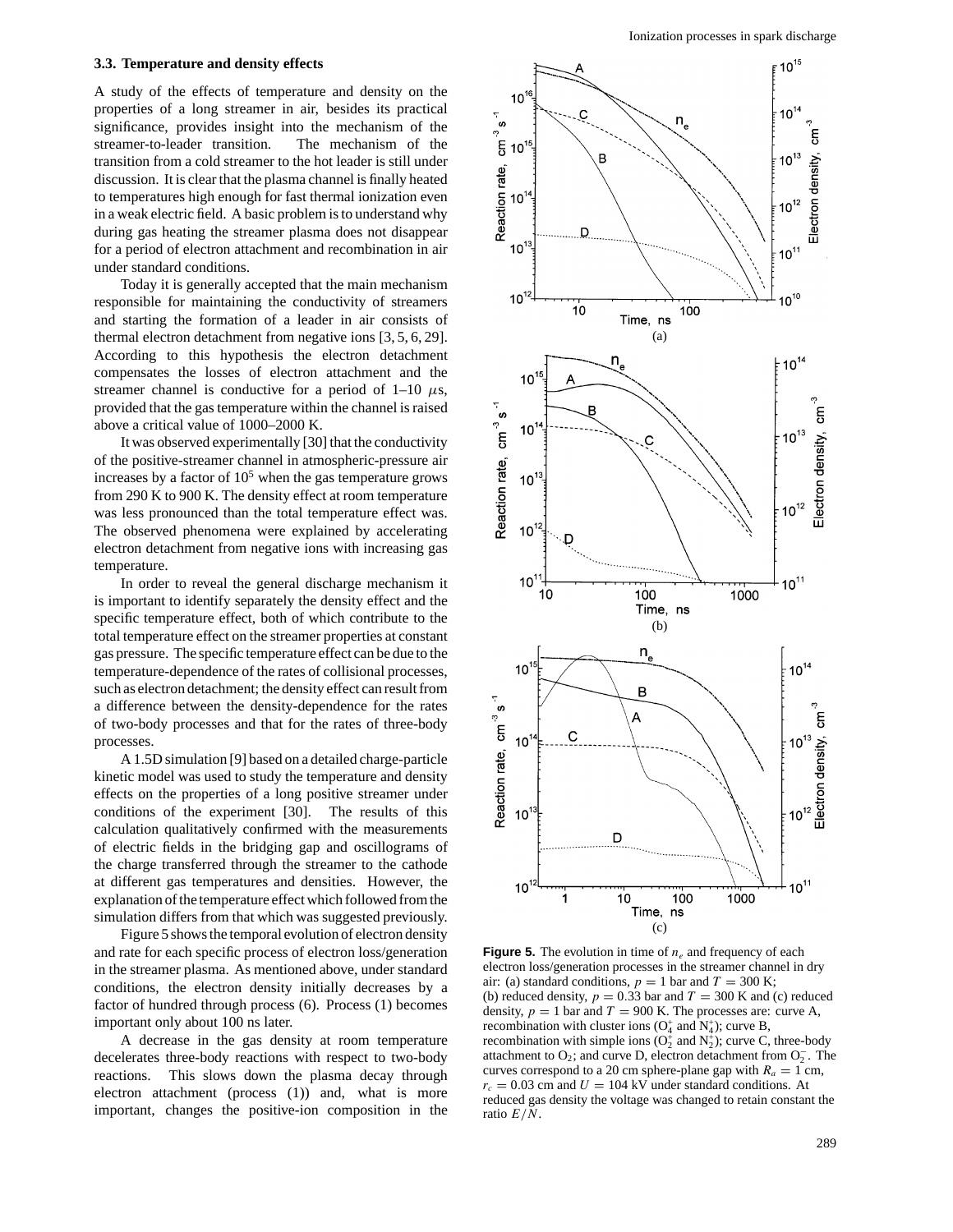#### N L Aleksandrov and E M Bazelyan

channel plasma; the cluster ion  $(O_4^+)$  density decreases and the simple ion  $(O_2^+)$  one increases because of the deceleration of the three-body conversion processes (reactions (3) and (5)). Therefore, the apparent rate of electron–ion recombination also decreases with decreasing gas density. The deceleration in the plasma decay at lowered air density increases the conductivity of the streamer channel.

Gas heating up to 900 K results in the total decomposition of cluster ions through the processes which are reverse to reactions (3) and (5) [31, 32]; this occurs because of the low dissociation energy of these ions (0.5 eV for  $O_4^+$ ). Therefore, at higher air temperature and at atmospheric pressure both the electron–ion recombination and the threebody electron attachment to  $O_2$  molecules slow down. The first process decelerates owing to the change in the positiveion composition and the second one because of a decrease in the gas density. As a result, the streamer approaching the cathode remains highly conductive. Figure 5(c) shows that electron attachment becomes important for  $t > 1$   $\mu$ s only. Although the rate of electron detachment increases drastically with increasing *T* in comparison with that observed at lower pressure (see figure 5(b)), this process is not essential.

To clarify directly the role of electron detachment in high-temperature air a simulation of the streamer properties was performed at 900 K in which this process was not taken into account. The obtained results have shown that neglecting electron detachment does not affect the main manifestations of the temperature effect on the streamer properties; that is, the observed temperature effect is primarily explained by deceleration of electron–ion recombination because of the transformation of positive cluster ions into simple ions.

#### **4. Leader process**

Leader propagation is an important phase in the discharge breakdown of very long (*>*1 m) air gaps. The leader channel is characterized by a high gas temperature (1000 K at the leader tip and 5000–6000 K in the long-lived regions of the leader) which causes a rise in the lifetime of the leader plasma by many orders of magnitude. In order to maintain the plasma during the leader development (for  $10^{-3}$ – $10^{-2}$  s), it is necessary not only to slow down the loss of electrons but also to ionize neutral particles.

The current density *j* in the leader channel is governed not by the plasma conductivity but rather by the ionization processes in the streamer zone in front of the leader tip. The electric field in the channel varies self-consistently with *ne* and is determined by the value of *j* . As a result, the processes of electron generation and loss in the channel largely control the voltage drop along the long leader channel and the sparkover voltage of long air gaps.

The known models [1, 3, 5, 6, 33] of the leader channel in long air gaps generally assume that electron generation is dominated by electron-impact ionization and that the ratio *E/N* remains constant (50–80 Td) during the development of the leader. The main action of gas heating on the leader plasma properties is assumed to be due to electron detachment from negative ions and owing to a decrease in gas number density *N* at constant pressure. It is assumed that other ionization processes and the influence of the gas



**Figure 6.** The quasi-steady-state values of  $E$ ,  $E/N$  and  $n_e$  in the leader channel versus *T* . The curves correspond to a leader current of 1 A and to a thermal channel radius of 0.1 cm in a long air gap.

temperature on the ionization kinetics due to a change in the gas composition are neglected. However, it is well known that the last statement is not valid for high-temperature air in the local thermodynamic equilibrium (LTE). Nevertheless, this would be true if the time interval needed for response of gas temperature changes in the ionization kinetics is longer than the time of the leader development.

A detailed kinetic model for the ionization processes in high-temperature air in an electric field was used to estimate the response time for the leader plasma and by this means to identify the dominant mechanisms of electron generation and loss in the leader channel in long air gaps [10]. Numerical simulation has shown that the typical relaxation time  $(20-30 \mu s)$  of the electrical parameters in the leader channel is much less (by a factor of ten or more) than the development time of the leader in the 5–10 m gaps at the minimal breakdown voltage. Therefore, in the leader channel the density of electrons, the conductivity and the electric field should nearly follow the local value of the gas temperature. The calculation also showed that the mechanism of ionization processes in the channel is changed drastically with increasing gas temperature and subsequently affects the leader properties.

Figure 6 shows the calculated quasi-steady-state values of the electron density  $n_e$  and the electric field in the leader channel versus the gas temperature *T* . It is evident that the hypothesis that the value of *E/N* remains constant during the leader development is not true because of the effect of the gas temperature on the ionization kinetics. In the range 1000–4000 K the value of *E/N* falls from 55 to 37 Td because the rate of electron-impact ionization increases with increasing *T* due to the formation of NO molecules having low ionization energy (9.26 eV). Thus, the ionization of NO becomes a dominant mechanism of electron generation in the channel. At *T >* 4500 K the dominant ionization mechanism becomes the associative ionization

$$
O + N \to e + NO^{+}
$$
 (13)

which leads to a sharp drop in  $E/N$  (to 1.5 Td at 6000 K). The rate of this process is independent of the field because the densities of O and N depend only on *T* . In this case, the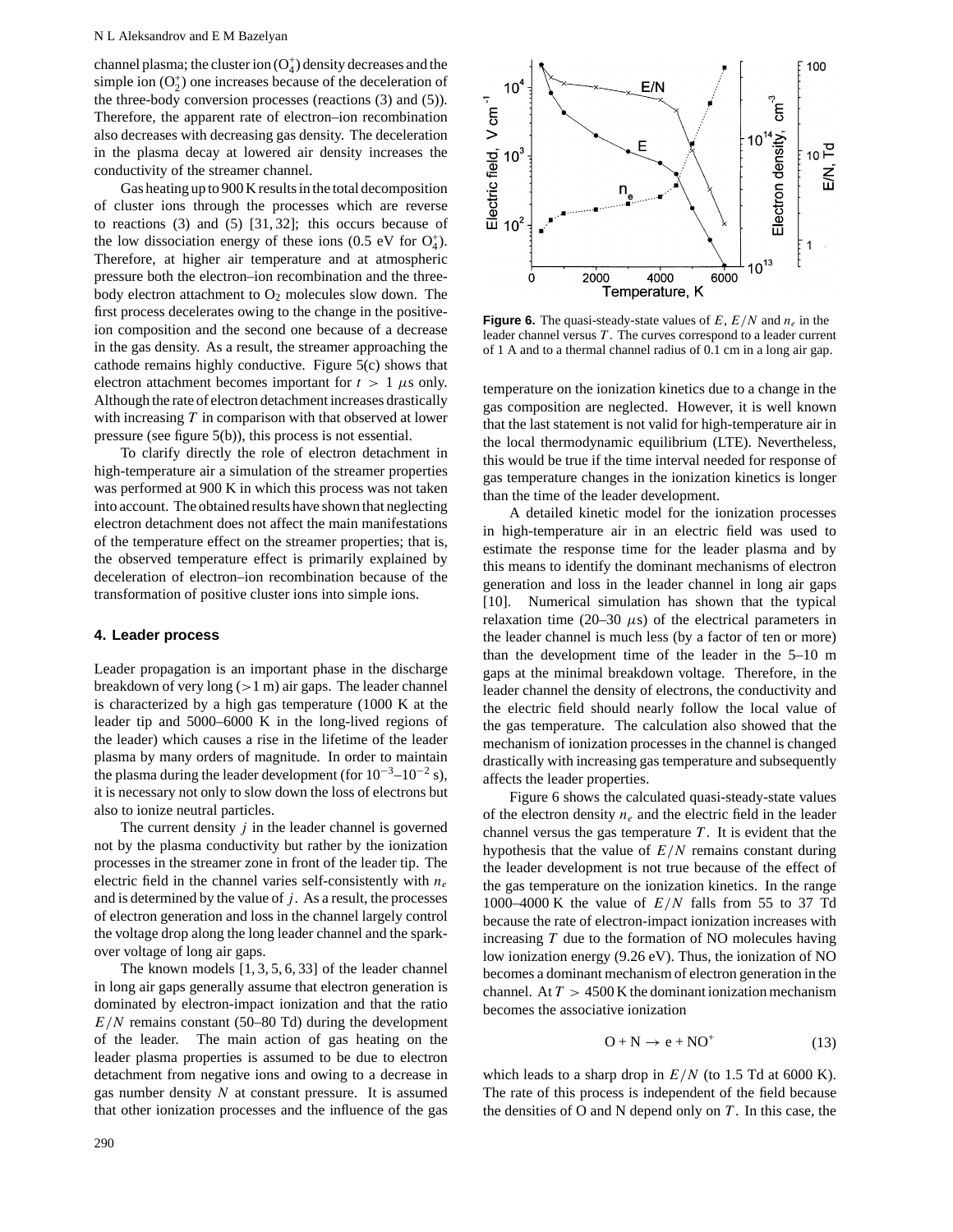field in the leader channel governs the electron density only through the  $T_e$ -dependent rate of the electron loss which is dominated by electron recombination with NO+ ions.

The gas temperature in long-lived sections of the leader channel exceeds 5000 K even at  $t > 200-300 \mu s$  [1–3] when the leader is a few metres in length. In very long leaders with a life of 10 ms, temperatures *>*5000 K are typical for the channel overall except for the transient region 1–3 m in length behind the leader tip. This allows the leader to bridge air gaps hundreds of metres in length at an average electric field of the order of  $10^2$  V cm<sup>-1</sup>, which was observed experimentally [34, 35]. It should be noted that these experiments cannot be explained using the hypothesis that the value of *E/N* remains constant in the leader channel.

## **5. Streamer breakdown**

After bridging the gaseous gap the streamer channel can spontaneously decay or transform into arc which is able to maintain the current even at a drastic decrease in the applied voltage. The latter case is referred to as a streamer breakdown which is the fastest way to form the spark channel in long gaseous gaps. Let us consider the conditions when a streamer breakdown can develop and ionization processes which are the basis of this phenomenon.

# **5.1. Re-breakdown within a post-arc channel in long non-uniform air gaps**

Prior heating of air favours producing a spark breakdown. For instance, this occurs during the re-breakdown of air gaps after arc extinction which is encountered in circuit breakers, power transmission lines and in the channel of many-component-lightning discharge. In these cases the rebreakdown develops within the post-arc channel which can differ from the ambient air by the gas temperature, density, chemical composition and degree of ionization. Therefore, the re-breakdown threshold in air gaps after an arc discharge can be many times smaller than the breakdown voltage in undisturbed air.

A conventional approach to study the re-breakdown in air gaps consists of modelling the decay of the gas temperature in the post-arc channel and calculation of the breakdown voltage  $U_{\text{br}}(T)$  under the assumption that

$$
U_{br}(T) = U_{br}(T_0)N/N_0 = U_{br}(T_0)T_0/T \qquad (14)
$$

where *T* and *N* are the current values of the gas temperature and number density in the decaying channel at the moment when the high voltage is re-applied and  $T_0$  and  $N_0$  are those in the undisturbed air; that is, the re-breakdown reduced field  $E/N$  is constant. Assumption (14) implies that (i) the temperature effect reduces to the density effect and (ii) the re-breakdown mechanism, like the primary breakdown mechanism, is associated with the ordinary leader process.

A 1.5D simulation [11] studied the mechanism of the rebreakdown along the long post-arc channel in non-uniformfield air gaps and the fundamental ionization processes which govern this phenomenon. The dynamics of the channel cooling was not considered; instead, the initial values of *T* and of the electron density  $n_e$  and the initial gas composition



**Figure 7.** The breakdown values of *E* and *E/N* versus the initial gas temperature. Solid curves correspond to cooled air (re-breakdown in a post-arc channel) and dashed curves correspond to heated air.

were taken as input parameters. An auxiliary calculation showed that the initial densities of electrons, O and N can be assumed to be equal to those under the LTE conditions at the current temperature *T* . The same could be said for the density of NO only at  $T > T_{max} = 3000-3500$  K. (At this temperature the LTE density of NO has a maximum.) At lower temperatures the loss of NO through chemical reactions was very slow; therefore, in this case the initial number of NO was assumed to be 'frozen'.

The simulation [11] showed that in nature the rebreakdown in a post-arc channel in long non-uniform air gaps generally exhibits two distinct phases. The first phase consists of an ionizing wave traversing the gap along the postarc channel. This wave is qualitatively similar to a streamer propagating in ambient air. However, the quantitative characteristics of this wave depend strongly on the initial values of  $T$  and  $n_e$  in the channel. The ionizing wave reaching the cathode induces a return wave. After bridging the gap by the return wave, the axial distributions of  $n_e$  and E in the channel become uniform. The second phase consists of a uniform increase in electron density and gas heating along the whole length of the channel which can be simulated by neglecting the longitudinal inhomogenity of the plasma.

Figure 7 shows the calculated re-breakdown threshold values of *E* and  $E/N$  as a function of  $T(t = 0)$ . In the range 600–3000 K the value of *E* falls from 7.5 to 0.2 kV cm<sup>-1</sup>. An important point arising from this calculation is that the value of  $E/N$  does not remain constant but falls from 60 to 8 Td. This is due to changes in the ionization kinetics in high-temperature air.

At  $T = 3000$  K the dominant ionization mechanism is process (13) and the calculated re-breakdown field is of the same order of magnitude as typical fields in an arc channel. Therefore, one should say that at  $T > 3000$  K the recovery of the dielectric properties of air in a cooled post-arc channel does not yet occur.

Cooling of gas in the post-arc channel down to temperatures  $T < 3000$  K inhibits process (13) and leads to a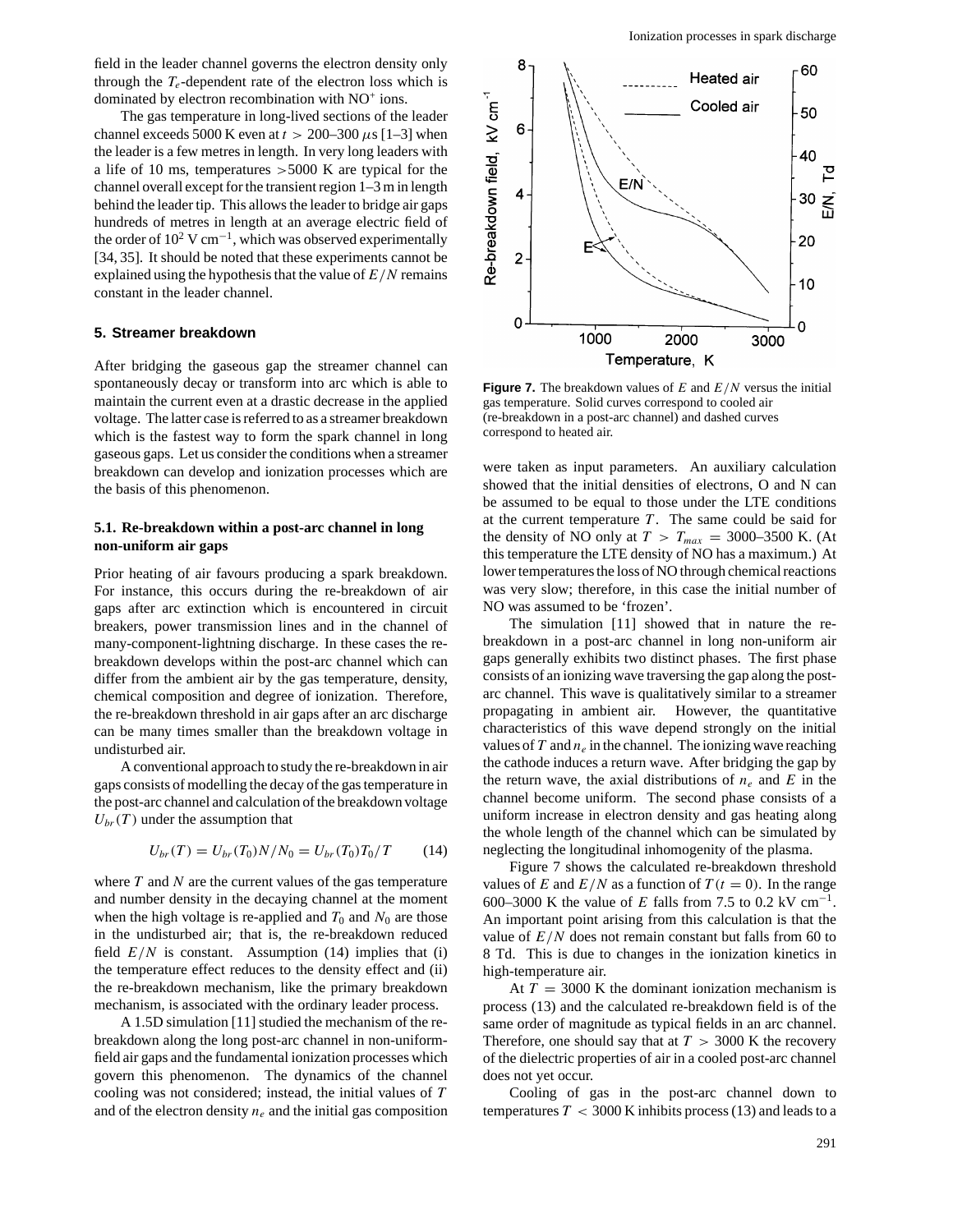

**Figure 8.** The evolution in time of  $n_e$ ,  $k_i$ ,  $T$  and  $T_v$  during the re-breakdown within a post-arc air channel at  $T(t = 0) = 2000$  K and  $E = 1 \text{ kV cm}^{-1}$ .



**Figure 9.** The evolution in time of the rates of each ionization process (e + NO  $\rightarrow$  2e + NO<sup>+</sup>; e + O<sub>2</sub>  $\rightarrow$  2e + O<sub>2</sub><sup>+</sup> and  $N + O \rightarrow e + NO^{+}$ ) during the re-breakdown within a post-arc air channel. The curves correspond to the same conditions as those in figure 8.

sharp rise in the re-breakdown reduced electric field  $(E/N)_{rb}$ which is required to maintain electron impact ionization of molecules. The calculations show that at 3000 *>T >* 1000 K the dominant ionization mechanism is ionization of NO molecules having low ionization energy. At *T <* 1000 K there is another sharp rise in  $(E/N)_{rb}$  because the rate of electron attachment to  $O_2$  is no longer balanced by the rate of detachment from negative ions. At such large fields ionization is dominated by electron impact of  $O<sub>2</sub>$ .

It is of interest that at  $T < 3000$  K the initial density of NO in the post-arc channel is greater than that under the LTE conditions. This leads to a hysteresis effect as is shown in figure 7; that is, at a given gas temperature the breakdown voltage for cooled air with the enhanced density of weakly ionized NO molecules is lower than that for heated air when the density of NO corresponds to the LTE conditions.

In order to identify the dominant mechanism of the rebreakdown development the time dependent evolution of *ne*, the ionization rate coefficient  $k_i$ , the gas temperature  $T$  and the vibrational temperature  $T_v$  of  $N_2$  molecules are plotted in figure 8. Figure 9 shows the evolution in time of the rates of different ionization mechanisms in the channel under these conditions. It follows from this simulation that the rise in  $n_e$  at  $t > 1.5$  ms is initially associated with an increase in  $T<sub>v</sub>$  which causes an overpopulation of high-energy electrons and an increase in  $k_i$  due to second-kind collisions between electrons and vibrationally excited  $N<sub>2</sub>$  molecules. The electron density rises sharply when *T* exceeds 3000–3500 K. Here, the associative ionization (process (13)) becomes a dominant mechanism of ionization due to the thermal dissociation of  $O<sub>2</sub>$  and  $N<sub>2</sub>$  and because of a strong temperature dependence of the rate of this process. The ionization of neutral particles by field-heated electrons is no longer of significance; that is, the re-breakdown has been finished.

# **5.2. Streamer breakdown in long air gaps under standard conditions**

The problem of streamer breakdown in long (*>*10 cm) air gaps at atmospheric pressure has not yet been solved. It is well known that, in a microsecond range, the breakdown of a long gap is governed by the leader process [1–4]. However, for nanosecond pulses, the breakdown cannot be attributed to the leader mechanism because the development of the leader takes a substantially longer time. Voltage pulses with a nanosecond front occur in the return stroke of the subsequent components of a lightning and are characteristic of some types of overvoltage pulse acting on the insulator gaps of high-voltage objects.

The streamer breakdown in long air gaps under standard conditions was studied by numerical modelling [12]. It was shown that this phenomenon is in some ways similar to the re-breakdown within a post-arc channel. A distinguishing feature of a streamer breakdown in ambient air is that the channel must be formed and heated for a short period of time when the plasma has no time to decay through electron attachment or electron–ion recombination. air under standard conditions, the lifetime of plasma lies in the submicrosecond range. In order to bridge a gap for the considered periods of time one needs very strong external electric fields. The calculation [12] shows that the average breakdown field under standard conditions is around 25 kV cm−<sup>1</sup> which is 5–6 times higher than that for the well studied leader breakdown.

The basis for the streamer breakdown in long air gaps is the following sequence of kinetic processes. After bridging the gap, the deceleration of the plasma decay is due to gas heating. At  $T \approx 10^3$  K electron attachment is completely balanced by electron detachment, whereas the rate of dissociative electron–ion recombination decreases many times because of the decomposition of complex positive ions. Gas heating to 2000–3000 K is greatly favourable to electron impact ionization due to the formation of NO molecules with low ionization energy. Finally at  $T = 4500 - 5000$  K associative ionization (process (13)) becomes the dominant ionization mechanism in the channel.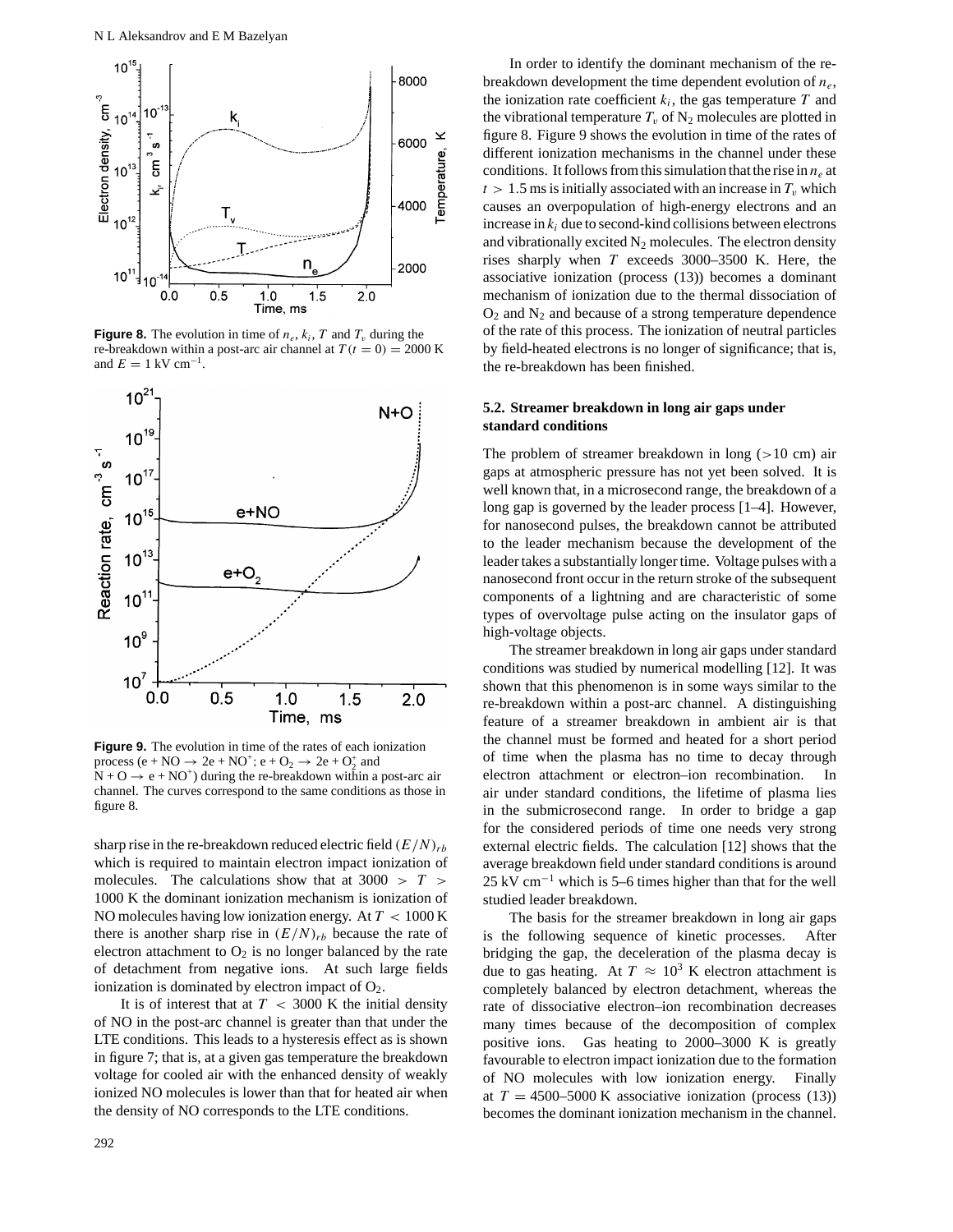

**Figure 10.** The evolution in time of  $n_e$  and  $T$  in the streamer channel in Ar after bridging the gap. The curves correspond to a 25 cm sphere–plane gap at  $R_a = 0.5$  cm,  $U = 22$  kV with a rise time of 1  $\mu$ s and  $r_c = 0.1$  cm.

The rate of this process is independent of the field because the densities of N and O depend only on  $T$ . The streamer breakdown is expected to be completed.

The dominant mechanism for a fast gas heating in the streamer-breakdown field is the conversion of electronically excited states of molecules which are populated by electron impact into heat via the quenching of excited molecules by neutral particles

$$
A^* + B \to A + B. \tag{15}
$$

The fraction of energy transformed from electronic states of molecules into heat through this process is poorly studied. Therefore, the accuracy of the results of the calculation [12] is limited. However, it seems that the main mechanisms of a streamer breakdown were revealed by this simulation.

## **5.3. Streamer breakdown in Ar**

Bazelyan *et al* [36] observed a streamer breakdown in long non-uniform Ar gaps under standard conditions. A most surprising point was that the breakdown was produced in Ar when the discharge energy supply was too low to heat the gas in a typical streamer.

The 1.5D simulation [37] revealed a sharp distinction between the properties of long streamers in Ar and air. The rate of electron loss process in the streamer channel initiated in Ar is low. Moreover, there is a significant generation of electrons which is due to two-step electron-impact ionization through excited states of Ar

$$
e + Ar \to e + Ar^* \tag{16}
$$

$$
e + Ar^* \to 2e + Ar^+.
$$
 (17)

It is important that the electron-impact excitation rates increase with increasing electron density; this is due to electron–electron collisions which drive the electron energy distribution towards a Maxwellian one. Figure 10 shows the calculated temporal evolution of  $n_e$  and  $T$  in the streamer channel after bridging the gap. It is evident that the breakdown is produced without any gas heating. This is due to an increase in the ionization rate with increasing electron density of the two-step mechanism of the electron generation and the effect of electron–electron collisions on the electron energy distribution. As a result, the calculated values of breakdown field and time are around 600 V cm<sup>-1</sup> and 1  $\mu$ s, in good agreement with the experiment in Ar [36] and in contradiction with the observations in molecular gases.

## **6. Conclusions**

The properties of spark discharge plasmas are governed by a variety of the processes of electron generation and loss. The rates of these processes can depend on electric field, gas pressure and density, neutral-particle and ion composition, the vibrational and electronic excitation of molecules, the ionization degree etc. For instance, the propagation of a streamer in long gaseous gaps is caused by fast ionization at the streamer head and slow decay of the plasma in the streamer channel. A change in the positive-ion composition in the streamer channel results in the observed effects of humidity, gas temperature and density on the properties of streamers in long air gaps. The leader process and the spark breakdown in long air gaps are related directly with associative ionization in collision between O and N atoms which becomes the dominant ionization process only after gas heating up around 5000 K. During gas heating, formation of NO molecules through chemical reaction can accelerate ionization by electron impact. Non-equilibrium density of NO in post-arc channel can lead to the hysteresis for the breakdown threshold in high-temperature air. Fast gas heating due to quenching electronically excited molecules can favour the development of a streamer breakdown in long air gaps under standard conditions. Finally, two-step ionization in the streamer channel and the effect of Coulomb collisions can result in a streamer breakdown in long gaps in rare gases.

In summary, in order to simulate the development of spark discharge it is important to take into account a detailed model of electron– and ion–molecule reactions. Any simplification of the kinetic model should be verified.

# **Acknowledgments**

This work was supported by INTAS grant No 96-2120.

## **References**

- [1] Meek J M and Craggs J D 1978 *Electrical Breakdown of Gases* (New York: Wiley)
- [2] Les Renardieres Group 1977 *Electra* **53** 31
- [3] Gallimberti I 1979 *J. Physique* **40** C7 193
- [4] Bazelyan E M and Raizer Yu P 1998 *Spark Discharge* (New York: Chemical Rubber Company)
- [5] Bondiou A and Gallimberti I 1994 *J. Phys. D: Appl. Phys.* **27** 1252
- [6] Goelian N, Lalande P, Bondiou-Clergerie A, Bacchiega G L, Gazzani A and Gallimberti I 1997 *J. Phys. D: Appl. Phys.* **30** 2441
- [7] Aleksandrov N L and Bazelyan E M 1996 *J. Phys. D: Appl. Phys.* **29** 740